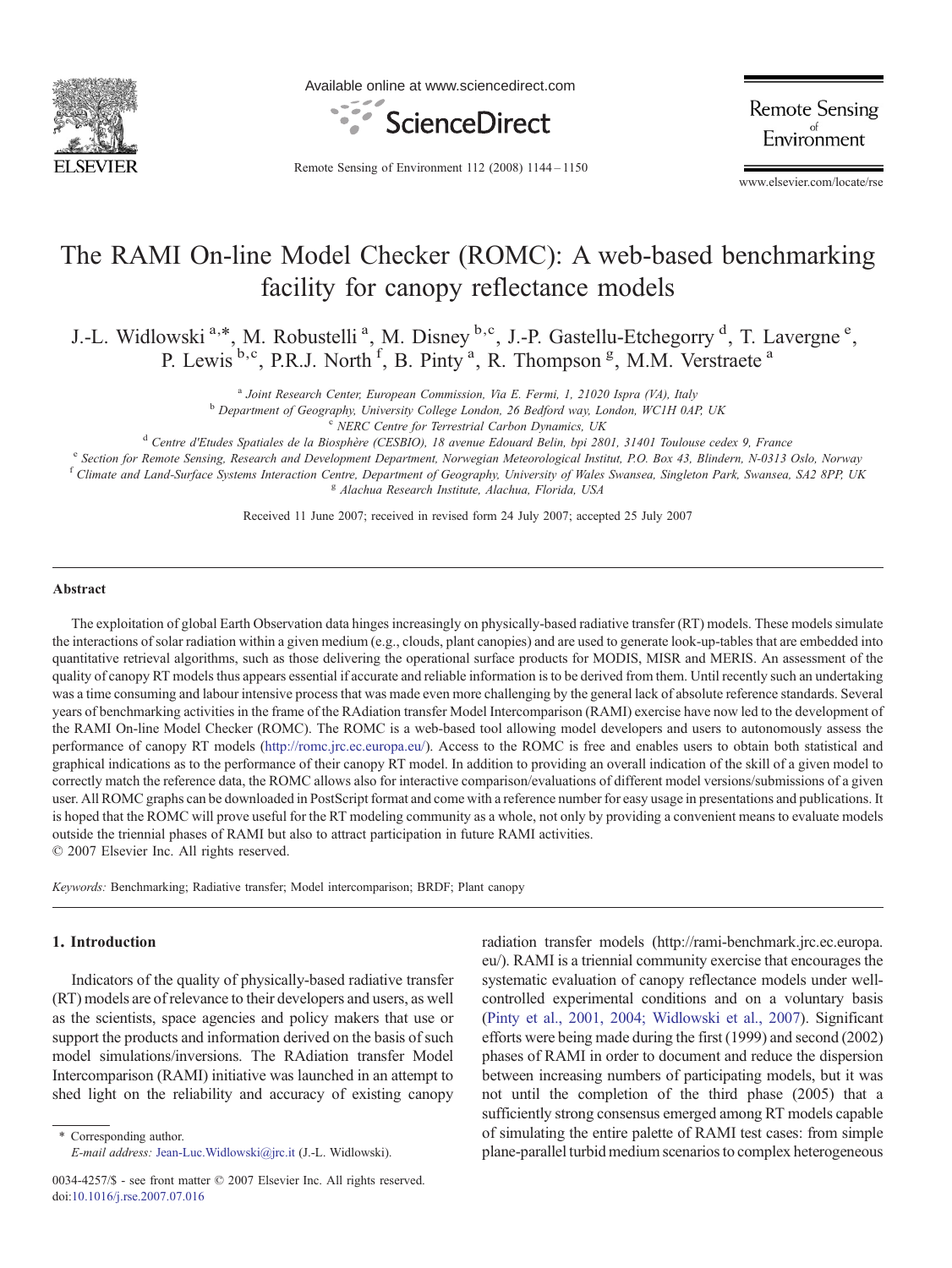vegetation canopies with and without underlying topography. Section 2 will document the generation of a reference data set from six state-of-the-art 3-D Monte Carlo models identified during RAMI-3. Section 3 then describes the capabilities of the RAMI On-Line Model Checker (ROMC) to compare RT model simulations against this "surrogate truth" via the Internet.

## 2. The ROMC reference data set

The self-consistency (e.g., energy conservation) together with the absolute and relative performance of RT models were evaluated in great detail during RAMI-3 ([Widlowski et al.,](#page-6-0) [2007](#page-6-0)). Substantial improvements in model agreement were observed, in particular, for the 3-D Monte Carlo (MC) models that participated. These models allow for explicit 3-D representations of complex canopy architectures and avoid unnecessary assumptions and approximations in the solving of the radiative transfer equation due to their stochastic sampling of the surface leaving radiation field [\(Disney et al., 2000](#page-6-0)). During RAMI-3, for example, it was shown that  $-$  in the few cases where analytical solutions were available – the bi-directional reflectance factor (BRF) simulations of MC models were capable of matching the predicted values to within  $10^{-4}$  [\(Widlowski et al., 2007](#page-6-0)). The general lack of absolute reference criteria, however, prevents such an evaluation strategy for most of the conceivable canopy architectures. Instead, [Pinty et al. \(2001, 2004\)](#page-6-0) proposed to compare the output from individual RT models to ensemble averages computed from simulation results of other RT models. Relative model comparison, when repeated over large ensembles of test cases, may thus discover systematic trends and biases in the performance of a model and thereby may help to diagnose the underlying cause(s) of a model's divergence. RAMI thus follows the argumentation of [Oreskes \(1994\)](#page-6-0) who maintains that the complete validation of computer simulation models is quite impossible and that any such endeavour should focus instead on the finding of flaws in a model's behaviour. This is because conformity with the anticipated outcome is not proof of a model's physical correctness since different sources of errors may compensate each other and lead to apparently correct results.

Among the various relative model comparison metrics proposed during RAMI the average model-to-ensemble dispersion  $\overline{\delta}_m$  (in percent) may be of most relevance here. It can be computed for any given model  $(m)$  by comparing its simulations of some radiative quantity  $(X)$  to those generated by a set of other models (c) for any given number of spectral ( $\lambda$ ), structural ( $\zeta$ ), viewing  $(v)$ , and illumination  $(i)$  conditions:

$$
\overline{\delta}_m = \frac{200}{\overline{N}} \sum_{\lambda=1}^{N_{\lambda}} \sum_{\zeta=1}^{N_{\zeta}} \sum_{\nu=1}^{N_{Q\nu}} \sum_{i=1}^{N_{Q\nu}} \sum_{c=1;c \neq m}^{N_c} \left| \frac{X_m(\lambda,\zeta,\nu,i) - X_c(\lambda,\zeta,\nu,i)}{X_m(\lambda,\zeta,\nu,i) + X_c(\lambda,\zeta,\nu,i)} \right|
$$

where  $N_c$  is the number of models with which the output of model m is to be compared, and  $\overline{N}$  is the total number of simulations of model *m* that are included in the computation of  $\overline{\delta}_m$ .

Table 1 shows the average model-to-ensemble dispersion  $\overline{\delta}_m$  [%] obtained from total BRF simulations made by six of the 3-D Monte Carlo models participating in RAMI-2 and/or RAMI-3. These six models are labelled: DART [\(Gastellu-Etchegorry et al.,](#page-6-0)

| ×<br>u.<br>۰,<br>٠<br>× |  |
|-------------------------|--|
|-------------------------|--|

| Model-to-ensemble dispersion statistics $\delta_m$ [%] for total BRF simulations |  |  |  |  |
|----------------------------------------------------------------------------------|--|--|--|--|
| submitted by six 3-D Monte Carlo models in RAMI-2 and/or RAMI-3                  |  |  |  |  |

| Model         | Discrete scenes  |      | Turbid scenes |        |  |  |
|---------------|------------------|------|---------------|--------|--|--|
| name          | RAMI-2<br>RAMI-3 |      | RAMI-2        | RAMI-3 |  |  |
| DART          |                  |      | 1.42          | 1.46   |  |  |
| drat          | 1.92             | 0.55 |               | -      |  |  |
| <b>FLIGHT</b> | 1.26             | 0.97 | 9.63          | 1.06   |  |  |
| Rayspread     |                  | 0.55 |               | 0.64   |  |  |
| raytran       | 1.31             | 0.60 | 1.06          | 0.69   |  |  |
| Sprint3       | 1.29             | 1.01 | 9.66          | 0.69   |  |  |

 $\overline{\delta}_m$  was computed from all available structural, spectral, illumination and viewing conditions for a given model m.

[2004\)](#page-6-0), drat [\(Lewis, 1999](#page-6-0)), FLIGHT [\(North, 1996](#page-6-0)), Rayspread ([Widlowski et al., 2006\)](#page-6-0), raytran [\(Govaerts & Verstraete, 1998\)](#page-6-0) and Sprint3 ([Goel & Thompson, 2000](#page-6-0)). Whereas the  $\overline{\delta}_m$  values of DART remained very similar between the second (RAMI-2) and third (RAMI-3) phases of RAMI, the  $\overline{\delta}_m$  values of the remaining five models all improved during that same period, meaning that a smaller dispersion now exists between the latest version of these models. The weighted average dispersion between all six 3-D MC models in Table 1 was found to have almost halved from RAMI-2 (1.37%) to RAMI-3 (0.72%) for test cases with finite sized scatterers (discrete scenes), and in the case of infinitesimally small scatterers (turbid scenes) it improved by a factor of ∼7 from RAMI-2 (6.36%) to RAMI-3 (0.91%). As such the mutual agreement between these six 3-D MC models is significantly lower than anything previously achieved and definitely below the absolute accuracy of current space borne measurements. Together with the performance of the MC models in the self-consistency and absolute model evaluation tests of RAMI-3 ([Widlowski et al.,](#page-6-0) [2007\)](#page-6-0) the figures in Table 1 thus support the usage of these RT tools to establish a "surrogate truth" dataset against which other/future radiative transfer models can be compared.

Due to variable model participation and performance (see Fig. 17 in [Widlowski et al., 2007](#page-6-0)) the precise number and names of the available 3-D MC models could, however, change from one experiment and measurement to the next. In order to obtain a "surrogate truth" estimate under these conditions the simulation (X) obtained from a set of  $N_{3-D}^{\text{credible}}$  "credible" 3-D Monte Carlo models were simply averaged for any given spectral  $(\lambda)$ , structural  $(\zeta)$ , viewing  $(v)$ , and illumination  $(i)$  conditions:

$$
X_{\text{ref}}(\lambda, \zeta, \nu, i) = \frac{1}{N_{3-D}^{\text{credible}}}\sum_{n=1}^{N_{3-D}^{\text{credible}}} X_{3-D}^{\text{credible}}(\lambda, \zeta, \nu, i; n)
$$

where the precise number and names of the 3-D Monte Carlo models that feature within  $N_{3-D}^{\text{credible}}$  are selected from among the DART, drat, FLIGHT, Rayspread, raytran, and Sprint3 models for every RAMI experiment and measurement type individually. To perform this model selection the following list of criteria was applied:

1. For every RAMI BRF (flux) measurement, identify at least two (one) 3-D Monte Carlo models that do not belong to the same RT modelling school/family,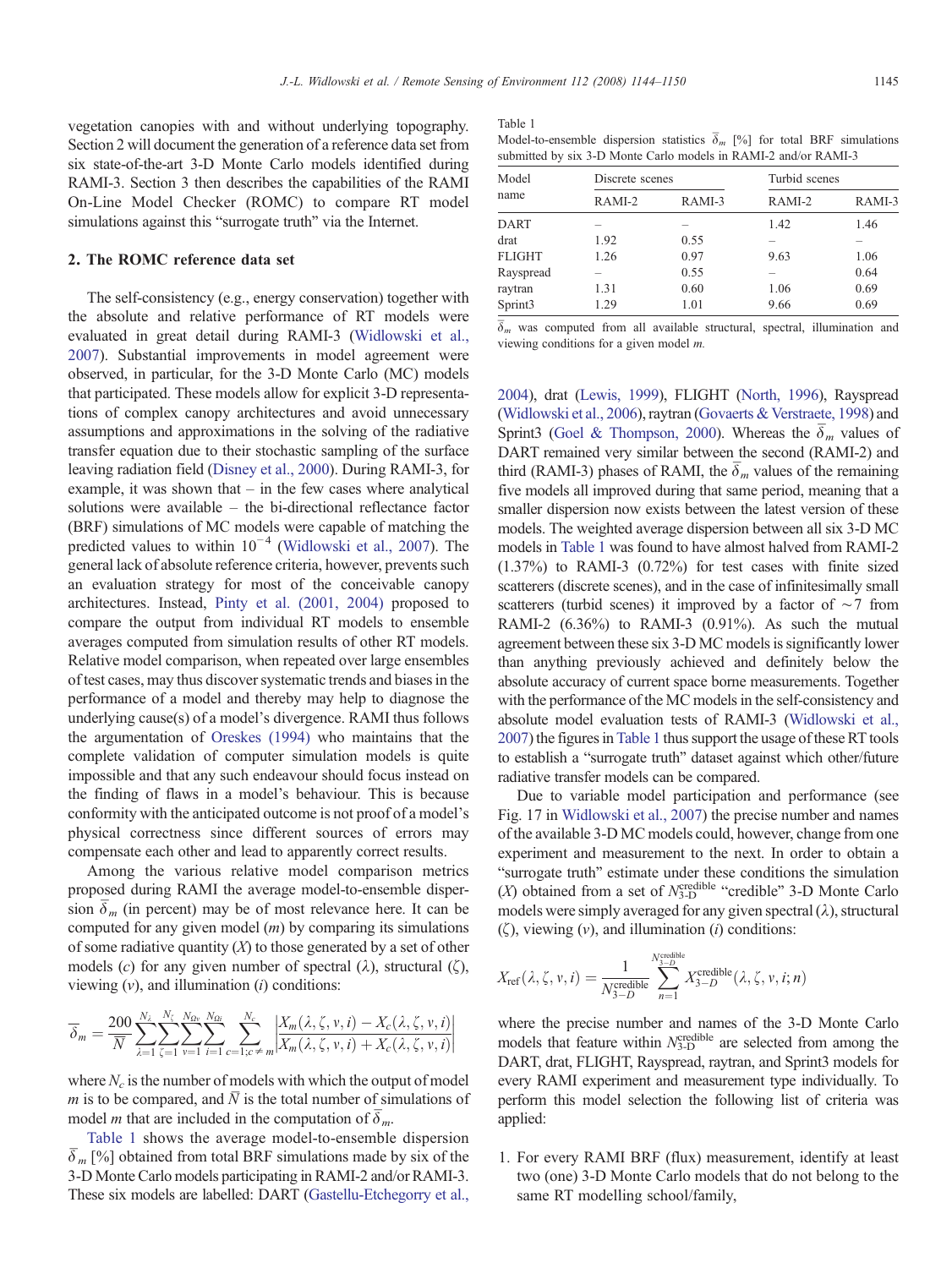- <span id="page-2-0"></span>2. If two (or more) models from the same RT modelling school/ family are available, e.g., Rayspread and raytran, choose the one with the least amount of apparent Monte Carlo noise,
- 3. Remove all those 3-D Monte Carlo models from the reference set that are noticeably different from the main cluster of 3-D MC simulations,
- 4. If sufficient models are contained in the main cluster of 3-D MC simulations then remove those models that would introduce noticeable levels of "MC noise" into the reference set,
- 5. If there are two distinct clusters of 3-D Monte Carlo models, or, no obvious cluster at all, then use all available 3-D RT models to define a reference solution.

A drawback of this selection procedure lies in the fact that the ROMC reference dataset may not be fully compliant with energy conservation. This is a direct consequence of 1) the fact that not all "credible" models performed the complete set of RAMI test cases and measurement types, and 2) the varying quality with which the six 3-D Monte Carlo models simulated the 11 RAMI measurements



Fig. 1. Examples of downloadable ROMC graphs showing model performance for individual experiments or ensembles of experiments carried out in debug mode (top panels), validate mode (middle panels), and, using the interactive capabilities of the ROMC (bottom panels).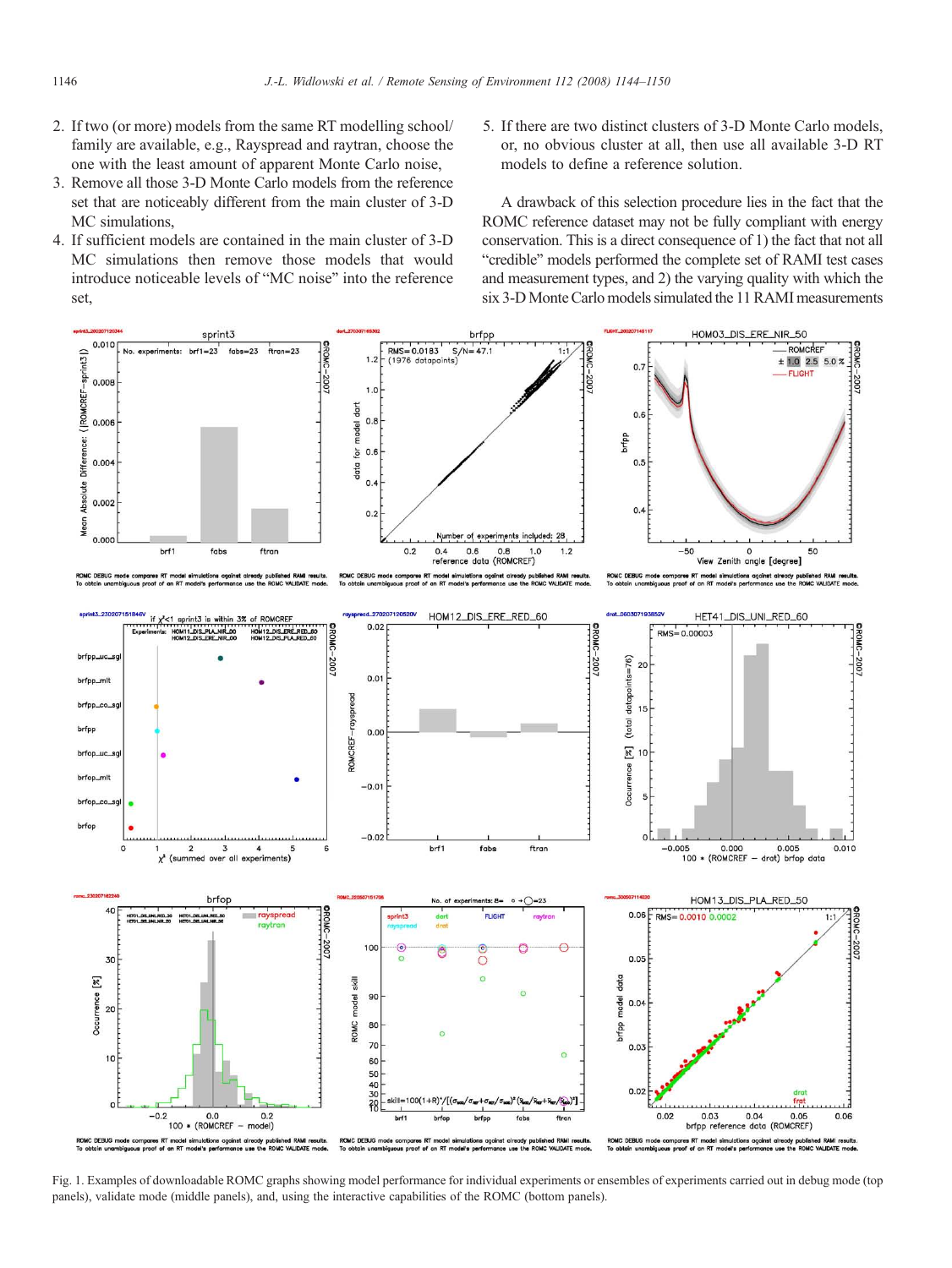types under different structural, spectral, viewing and illumination conditions. Nevertheless, the average absolute deviation of the ROMC reference dataset from energy conservation was found to be 0.00025 in the red, 0.00007 in the near-infrared, and  $9.5 \cdot 10^{-7}$  for conservative scattering conditions (purist corner). A synoptic table featuring the names and performances of the 3-D Monte Carlo models that contributed toward the computation of the "surrogate truth" is available for each RAMI-3 experiment and measurement type on the following webpage: [http://romc.jrc.ec.europa.eu/](http://romc.jrc.ec.europa.eu/WWW/PAGES/ROMC_Home/RAMIREF.php) [WWW/PAGES/ROMC\\_Home/RAMIREF.php](http://romc.jrc.ec.europa.eu/WWW/PAGES/ROMC_Home/RAMIREF.php).

#### 3. The Rami On-line Model Checker

With this valuable reference dataset at hand, it is possible to allow canopy RT model owners, developers and customers to evaluate the performance of a given model even outside the frame of a RAMI phase. To facilitate such an undertaking the RAMI Online Model Checker (ROMC) was developed at the Joint Research Centre of the European Commission in Ispra, Italy. The ROMC is a web-based interface allowing for the on-line evaluation of RT models using as reference the "surrogate truth" derived from among the six credible 3-D Monte Carlo models identified during RAMI-3. Access to the ROMC can be obtained either via the RAMI website or directly using the URL [http://romc.jrc.ec.](http://romc.jrc.ec.europa.eu/) [europa.eu/](http://romc.jrc.ec.europa.eu/). After providing a username and valid email address, authenticated users can register up to three different canopy reflectance model names. To evaluate the quality of these models the ROMC can be utilized in two different ways: 1) in "debug mode", which allows to repeatedly compare the output of a RT model to the "surrogate truth" of one or more experiments and/or measurements from RAMI-3, i.e., the simulation results are known since they are available on the RAMI website, and 2) in "validate mode", which enables the once-only testing of the RT model against a randomly selected set of test cases that are similar but not quite equivalent to those from RAMI, i.e., the solutions are not known a priori and the model runs cannot be repeated.

- In *debug mode* users may choose to execute one particular experiment and/or measurement from the set of RAMI-3 test cases ad infinitum, or, at least until they are satisfied with the performance of their model. Detailed descriptions of the structural, spectral, illumination and measurement conditions are available for each test case. Once the model simulation results are generated, users can upload these via the ROMC web-interface, and – provided that they adhere to the amply described RAMI file naming and formatting conventions – this process will result in a series of graphical files being made available for all test cases. In debug mode users may not only download these ROMC graphs but also ASCII files containing the actual "surrogate truth" data for the submitted test cases.
- In *validate mode* users may choose between structurally homogeneous and/or heterogeneous "floating spheres" canopies to verify the performance of their RT model. These test cases are similar but not quite identical to those featuring in RAMI-3. The actual test cases will be drawn at random from a large list of possible ones, such that it is unlikely to obtain the same test case twice, i.e., in all likelihood one will not "know"

the solution  $a$  priori. Here too, the "surrogate truth" was derived from simulations generated by models belonging to the set of "credible" 3-D MC models. In validate mode, however, the reference data will not be available for downloading. The procedure for data submission, on the other hand, is identical to that of the debug mode, and – provided that all RAMI formatting and file naming requirements were applied – will also lead to a results page featuring a variety of intercomparison graphics.

Users may download their ROMC results either as jpeg formatted images from the ROMC website, or else, opt for receiving them via email in PostScript form. Both the debug and validate mode ROMC graphs feature a reference number and many ROMC graphs are available in colour as well as in black and white. In general, ROMC graphs have different appearances depending on the context in which they have been generated. In debug mode, for example, the ROMC reference number has a smaller font size than in validate mode. Furthermore, all debug mode graphs feature a two-line footer informing readers that: ROMC DEBUG mode compares RT model simulations against already published RAMI results. To obtain unambiguous proof of an RT model's performance use the ROMC VALIDATE mode. ROMC users that have submitted model simulation results for different models or multiple versions of the same model may explore the ROMC's "interactive" graph plotting capabilities. [Fig. 1](#page-2-0) provides a series of examples of ROMC graphs generated in debug mode (top row), validate mode (middle row), and using the "interactive" ROMC capabilities when analysing simulation results generated in debug mode (bottom row). In these graphs the "surrogate truth" data set is referred to as 'ROMCREF' where applicable. The list of currently available ROMC graph types include:

• Data plots, featuring both the model and the reference BRFs along the principal or orthogonal plane. Three grey-coloured envelopes corresponding to 1, 2.5 and 5% of the BRF of the "surrogate truth" solution surround the reference solution. For an example of such a data plot featuring BRFs in the principal plane see the right panel in the top row of [Fig. 1.](#page-2-0)

 $\bullet$  1 to 1 plots, where the model ( $X_{\text{usr}}$ ) data is plotted against the reference  $(X_{ref})$  data. These graphs also feature the number of data points N, the root-mean-square (RMS) error:

$$
RMS = \sqrt{\frac{1}{N} \sum_{n=1}^{N} \left[ X_{\text{ref}}(n) - X_{\text{usr}}(n) \right]^2}
$$

and the signal-to-noise ratio (S/R), defined as:

$$
S/R = \frac{\sqrt{\frac{1}{N} \sum_{n=1}^{N} [X_{\text{ref}}(n)]^2}}{RMS}
$$

In the case of BRF quantities these graphs are available both for individual test cases and for all submitted test cases combined. In the case of flux quantities the '1 to 1' graphs always include simulation results from multiple test cases. The middle panel of the top row in [Fig. 1](#page-2-0) provides an example of a '1 to 1' graph with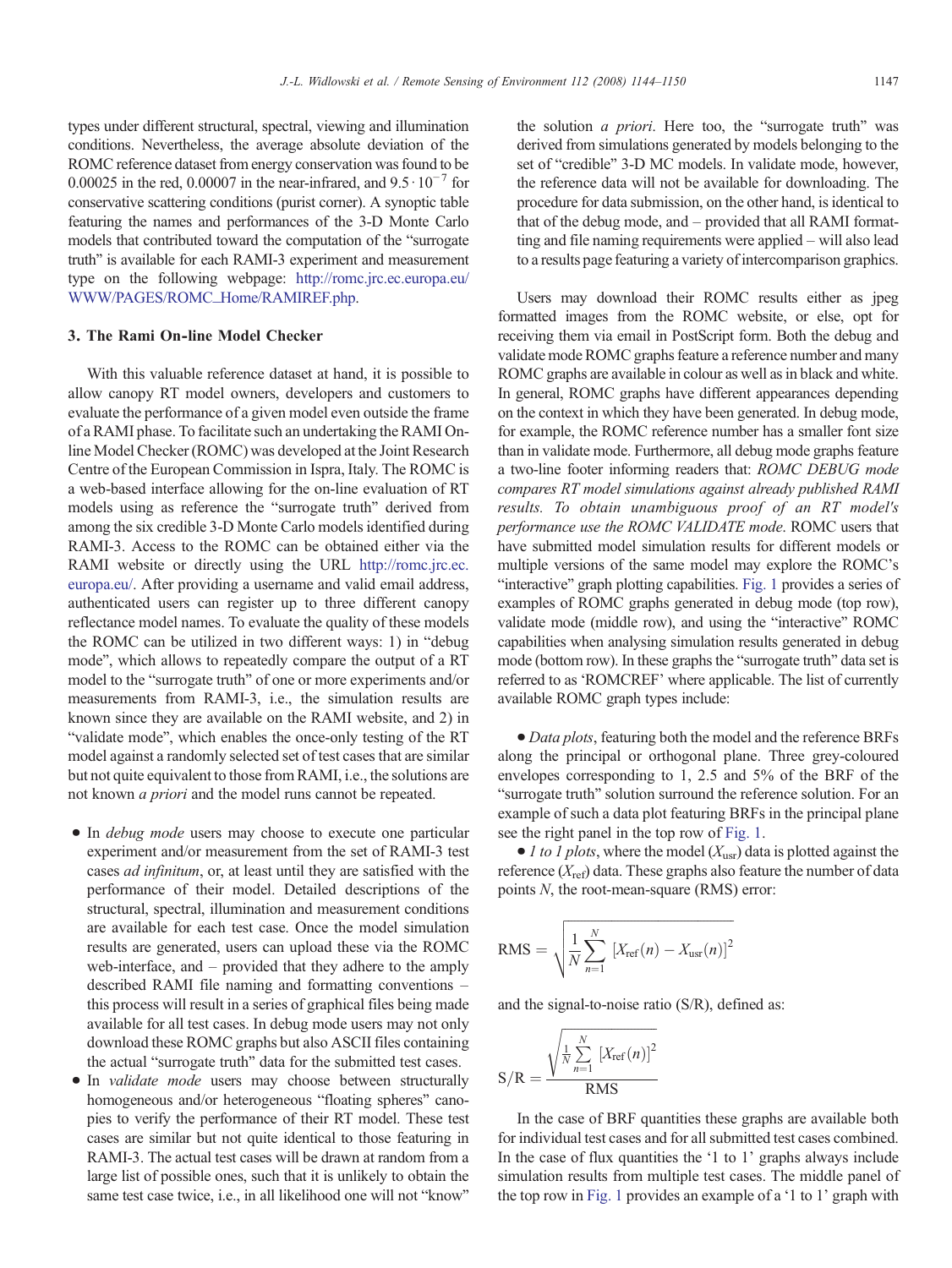data points from a large ensemble of ROMC test cases, whereas the bottom right panel of [Fig. 1](#page-2-0) displays a '1 to 1' graph for BRF simulations generated by two models (belonging to the same user) when applied to a single test case.

• *Histograms*, showing the distribution of the differences between reference and model BRFs. These graphs are generated for individual test cases as well as for all submitted test cases together, and include information on the RMS error and the number of contributing experiments, or, data points. For examples see the right panel in the middle row of [Fig. 1](#page-2-0) (where a histogram of BRF differences for a single test case is shown), and the left panel in the bottom row of [Fig. 1](#page-2-0) (where the histograms of two RT models are shown that performed four different test cases).

•  $\chi^2$  graphs, quantifying the deviations of a model from the "surrogate truth" using the following metric:

$$
\chi^{2} = \frac{1}{N-1} \sum_{\lambda=1}^{N_{\lambda}} \sum_{\zeta=1}^{N_{\zeta}} \sum_{\nu=1}^{N_{Q\nu}} \sum_{i=1}^{N_{Qi}} \frac{\left[X_{\text{usr}}(\lambda, \zeta, \nu, i) - X_{\text{ref}}(\lambda, \zeta, \nu, i)\right]^{2}}{\sigma^{2}(\lambda, \zeta, \nu, i)}
$$

where  $N=N_{\lambda}+N_{\zeta}+N_{\Omega_{V}}+N_{\Omega_{i}}$  is the total number of simulations covering a variety of spectral  $λ$ , structural  $ζ$ , viewing  $ν$  and illumination i conditions (if applicable), and, where the associated uncertainty  $\sigma(\lambda,\zeta,\nu,i)=f\cdot X_{\text{ref}}(\lambda,\zeta,\nu,i)$  corresponds to a fraction f of the "surrogate truth" obtained from the "credible" 3-D Monte Carlo models. By default  $f=0.03$  which reflects the absolute calibration accuracy of current space borne instruments like MISR [\(Bruegge et al., 2002\)](#page-6-0) and MERIS ([Kneubühler et al.,](#page-6-0) [2002](#page-6-0)), among others (see the left panel in the middle row of [Fig. 1](#page-2-0) for an example of a  $\chi^2$  graph).

• *Bar charts*, depicting the deviation of the model and reference fluxes. For individual test cases absolute differences  $(X_{\text{ref}}-X_{\text{usr}})$  are documented, whereas, when multiple test cases are dealt with together then the average absolute deviation, i.e.,  $(1/N)\Sigma_1^N | X_{\text{ref}}(n) - X_{\text{usr}}(n) |$ , is reported. Examples of this graph type can be seen in the central (individual test case) and top left (multiple test cases) panels of [Fig. 1.](#page-2-0)

• *Skill plots*, displaying the ability of the model to match the pattern (expressed by the correlation  $R$ ), the variability (expressed by the ratio of standard deviations:  $\sigma_{\text{usr}}/\sigma_{\text{ref}}$ ) and mean amplitude of the reference data (expressed by the ratio of dataset means:  $\overline{X}_{\text{usr}}/\overline{X}_{\text{ref}}$ ). Within ROMC the skill of a model is defined as:

$$
\text{Skill} = 100 \frac{\left(1 + R\right)^4}{\left(\frac{\overline{x}_{\text{us}}}{\overline{x}_{\text{ref}}} + \frac{\overline{x}_{\text{ref}}}{\overline{x}_{\text{us}}}\right)^2 \left(\frac{\sigma_{\text{us}}}{\sigma_{\text{ref}}} + \frac{\sigma_{\text{ref}}}{\sigma_{\text{us}}}\right)^2}
$$

Here  $\sigma$  is the standard deviation and  $\bar{X}$  is the mean of the user's  $_{\text{(usr)}}$  or "surrogate truth"  $_{\text{(ref)}}$  data. R is the correlation between the two data sets having N data points each:

$$
R = \frac{1}{N} \sum_{n=1}^{N} \left[ X_{\text{usr}}(n) - \overline{X}_{\text{usr}} \right] \cdot \left[ X_{\text{ref}}(n) - \overline{X}_{\text{ref}} \right]
$$

$$
\sigma_{\text{usr}} \cdot \sigma_{\text{ref}}
$$

The ROMC skill scores are defined from zero (least skillful) to 100 (most skillful) assuming that a perfect match is possible. A perfectly negative correlation  $(R=-1)$  will lead to the minimum Skill value (Skill= $0$ ) reflecting the importance of accurate 'shape', or pattern generation in the context of BRF simulations. Data sets that are completely 'flat' (i.e., Lambertian surfaces) or have a mean of zero (i.e., absorption in conservative scattering cases) are not supported. The middle panel in the bottom row of [Fig. 1](#page-2-0) shows the skills of the six 3-D Monte Carlo models (colours) when performing various measurement types over structurally homogeneous leaf canopies.

• *Taylor diagrams*, providing a concise statistical summary of how well patterns match each other in terms of their correlation  $(R)$ , their root-mean-square difference ( $\Delta$ RMS), and the ratio of their variances  $\sigma_{\text{usr}}^2/\sigma_{\text{ref}}^2$  [\(Taylor, 2006](#page-6-0)). This is achieved by separating the overall RMS error (see above) into a contribution arising from the mean bias  $\overline{RMS} = \overline{X}_{\text{usr}} - \overline{X}_{\text{ref}}$  and a contribu- $\frac{\overline{X}_{\text{usr}} - \overline{X}_{\text{ref}}}$  and a contribution due to the root-mean-square differences between the data sets  $(ARMS)$ :

$$
RMS2 = \overline{RMS}2 + \Delta RMS2
$$

such that the root-mean-square difference can be written as:

$$
\Delta \text{RMS}^2 = \sigma_{\text{usr}}^2 + \sigma_{\text{ref}}^2 - 2\sigma_{\text{usr}}\sigma_{\text{ref}}R
$$

where the relation of  $\Delta$ RMS to the correlation coefficient (R), and the standard deviations of both the user ( $\sigma_{\text{usr}}$ ) and reference ( $\sigma_{\text{ref}}$ ) data sets is similar to that expressed by the law of cosines for the relationship between two adjacent sides of a triangle together with the angle between them, and the third (opposite) side of the triangle. This relationship then allows to construct a twodimensional diagram where three different information items can be read from any point [\(Taylor, 2006\)](#page-6-0).

[Fig. 2](#page-5-0) provides two examples of ROMC generated Taylor diagrams in debug mode. The left panel displays the performance of the raytran model when simulating a variety of BRF measurement types for a single test case, whereas the right panel shows how the DART model simulates the single-collided BRF component for a variety of structurally homogeneous test cases. Rather than using the actual variances of the data sets, [Fig. 2](#page-5-0) normalises  $\Delta$ RMS in the above equation by the variance of the reference data set  $\sigma_{\text{ref}}$ . As such the reference solution will always be located at unit distance along the abscissa (big diamond symbol). The closer the simulations of a model are to the diamond symbol the better their matching with the "surrogate truth" data set. More specifically, the radial distances from the origin to the center of the symbols identifying the user's model (i.e., discs in the left panel, circles in the right panel) are proportional to the normalised-standard-deviation (that is, the ratio of the standard deviation of the user's data to that of the reference data). Model simulations that are located outside the dotted circular arc – indicating unit normalised-standard-deviation – feature more variability than the ROMC's "surrogate truth" data set. An example of this are the multiple scattering BRF components (blue/mauve data points) in the left panel of [Fig. 2](#page-5-0) that are due to the inherent Monte Carlo noise in raytran simulations (∼0.8· 10−<sup>4</sup> ) and the small magnitude of the reference BRFs  $(6.10^{-4} - 8.10^{-4})$ . Conversely, if the data points are located within the unit circular arc then the model simulations exhibit less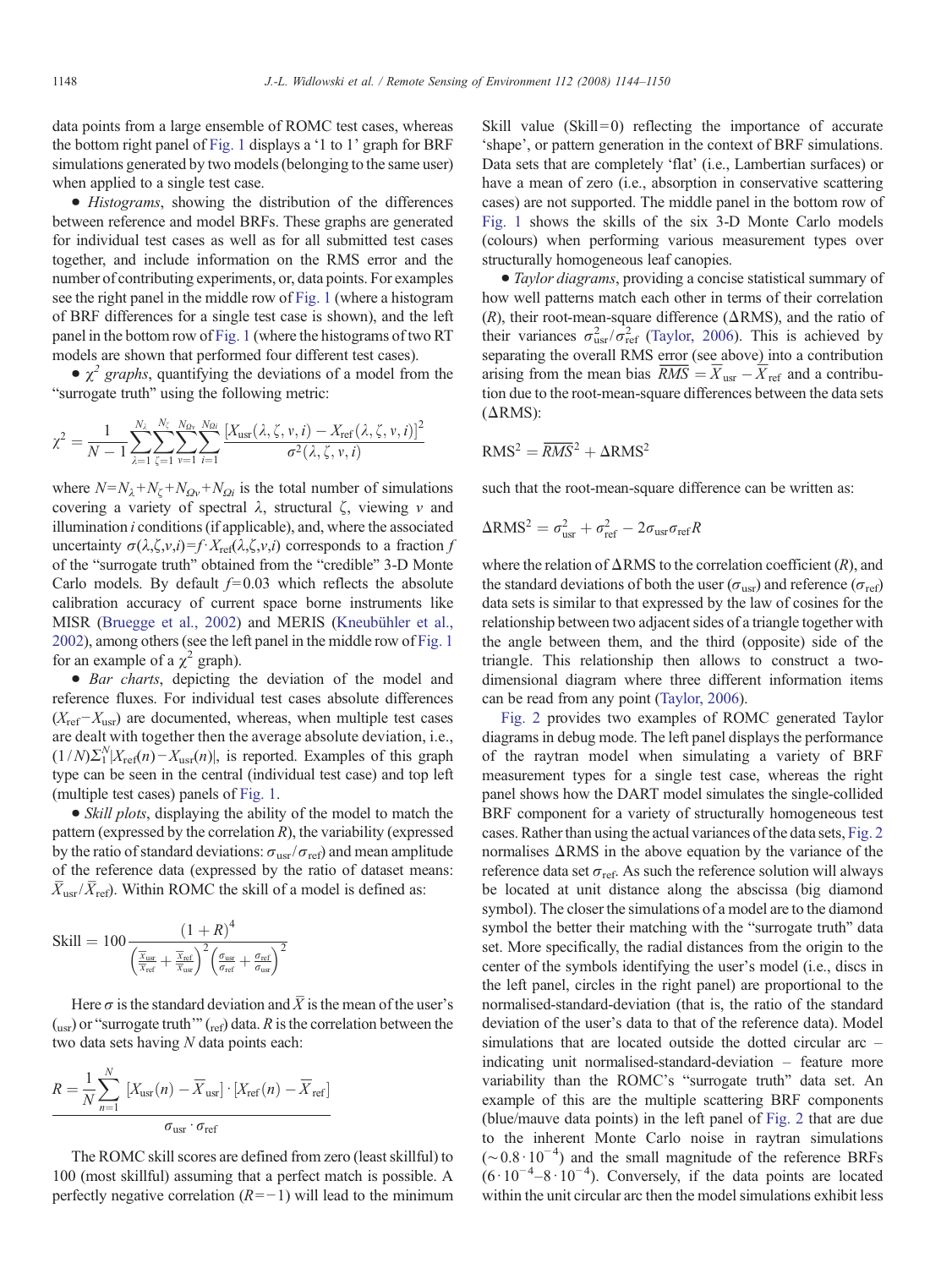<span id="page-5-0"></span>

Fig. 2. Examples of Taylor diagrams in debug mode depicting model performance in terms of the ability to match the pattern (correlation R) and variability (normalised standard deviation) of the reference solution. The normalised RMS difference (dashed circular arcs) and the mean bias (symbol size) are also indicated. The left panel features results for different measurement types and one ROMC test case, whereas the right panel contains results for one single measurement type and several ROMC test cases.

variability than the reference data set (an example of this is the leftmost red circle in the right panel of Fig. 2). The cosine of the elevation angle of the line connecting the origin to the data point indicates the correlation, R between the model simulated and the "surrogate truth" data sets (the labels of the correlation coefficient are given along the outer circular rim of the Taylor diagram). One can see that the azimuthal distance of the ROMC reference data (big diamond) corresponds to a perfect correlation  $(R=1)$ . Finally, the dashed circular lines that originate from the (big diamond) symbol of the reference data correspond to the normalised RMS difference between the two data sets. For the test case displayed in the left panel of Fig. 2, one can thus see that, with the exception of the multiple collided BRF component, most of the simulations of the raytran model fall very close to the (big diamond) of the "surrogate truth" data both in terms of the correlation and normalised RMS difference. Since Taylor diagrams do not differentiate between two data sets that differ only by a constant offset, however, the ROMC varies the size of the plotting symbol as soon as  $\overline{RMS}$  exceeds 3% of the reference solution (and no<br>as soon as  $\overline{RMS}$  exceeds 3% of the reference solution (and no negative correlations occur). This can be seen in the right panel of Fig. 2 where the DART generated single-collided BRF data exhibits on one occasion a mean bias of 3.2% with respect to the "surrogate truth" solution (largest red circle).

Users of ROMC are encouraged to utilise only ROMC results that were obtained in validate mode for publication purposes. Those obtained in debug mode, obviously, can not qualify as unambiguous proof of model performance since 1) all simulation results may readily be viewed on the RAMI website, and 2) the "surrogate truth" data itself is freely available. It should also be noted that it is not permissible to modify, change or edit the results provided by the ROMC. This applies to ROMC graphs, statistics, as well as "surrogate truth" data which must all be used 'as provided' and duly referenced as described on the "Frequently Asked Questions" (FAQ) section of the ROMC website.

It is important to realize that the ROMC is primarily intended to provide rapid and indicative evaluations of the performance of RT models, in particular in validate mode. RAMI, on the other hand, approaches model evaluation in a more comprehensive manner covering many different aspects of model performance under a large variety of structural, spectral and illumination conditions. Use of the ROMC should thus be seen as a first step toward the full participation in a next phase of RAMI.

### 4. Conclusion

The RAMI On-line Model Checker (ROMC), a web-based tool for the autonomous benchmarking of canopy radiation transfer models was presented [\(http://romc.jrc.ec.europa.eu/](http://romc.jrc.ec.europa.eu/)). The ROMC was made possible due to substantial improvements in model agreement observed during the third phase of the RAdiation transfer Model Intercomparison (RAMI) exercise. The ROMC utilizes a reference data set established after several years of efforts of the international modeling community to identify a series of "credible" 3-D Monte Carlo models. Usage of the ROMC is simple and allows to distinguish between quality assessments intended to 1) repeatedly "debug" a model against test cases from previous phases of RAMI, and 2) enable a "validation" of a model under randomly chosen spectral, structural and illumination conditions. Correctly formatted RT model simulations of the selected/assigned test cases have to be